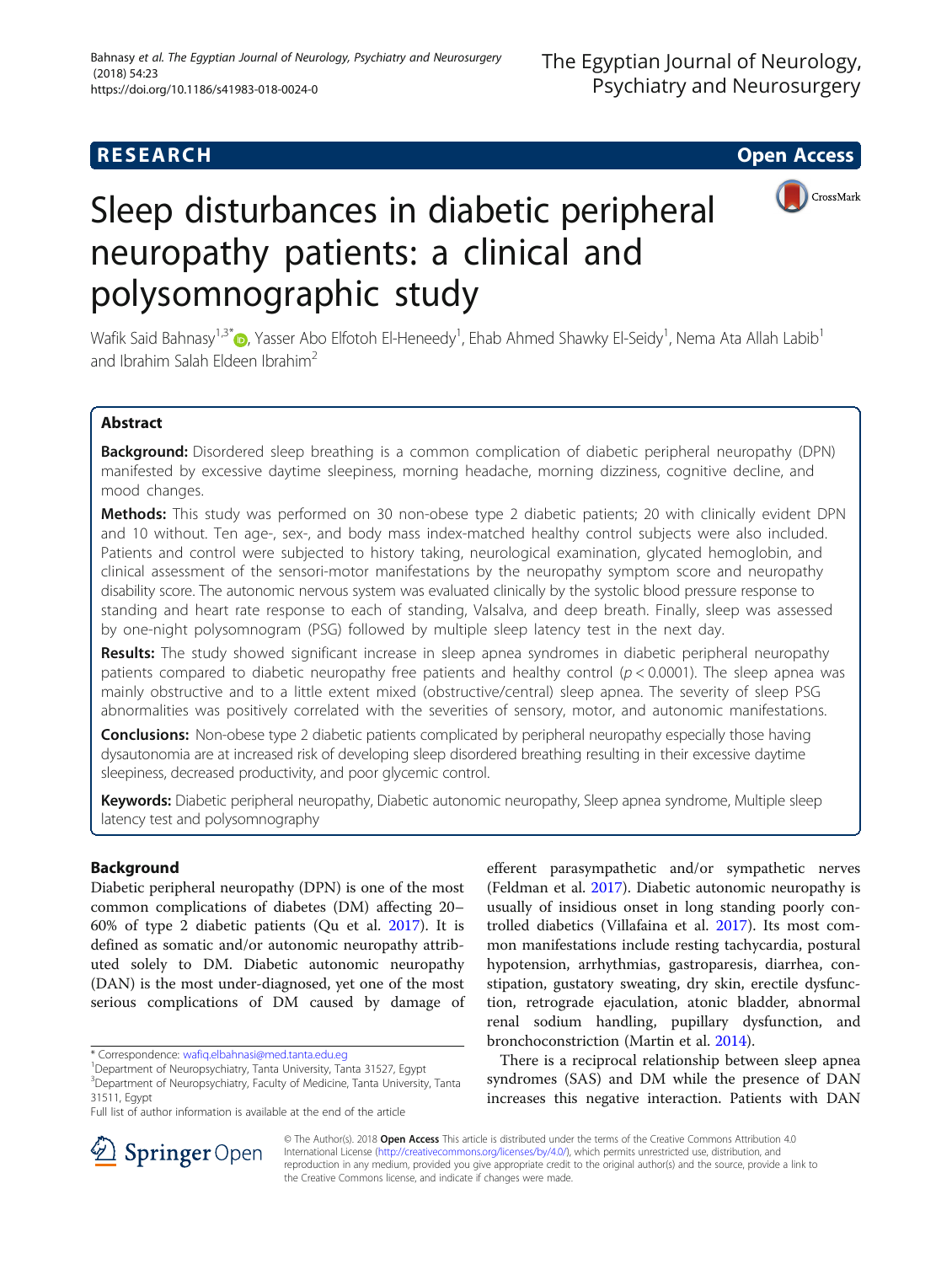have nocturnal symptoms interfering with their sleep quality and are at higher risks of sudden death during sleep up to fivefolds than those without (Pop-Busui et al. [2010](#page-6-0)). On the other hand, SAS in diabetics result in increased insulin resistance, impaired glucose tolerance, and excessive daytime sleepiness (EDS) which results in patients' easy fatigue, cognitive decline, mood changes, and reduced productivity (Schober et al. [2011\)](#page-6-0).

### Aim of the work

Was to study the possible existence of sleep abnormalities in DPN patients and their relations to the severities of both sensori-motor and autonomic manifestations.

### Methods

The present study was conducted on 30 non-obese type 2 diabetic patients attending the neurology and internal medicine diabetes clinics, Tanta University Hospitals, in the period between 1st of April and 1st of December 2015. Patients were divided into two groups; group I included 20 clinically evident sensori-motor DPN patients with or without autonomic manifestations and group II included 10 diabetic neuropathies free (DNF) patients. The study also included 10 healthy control subjects (group III) matching the patients' age, sex, and body mass index (BMI).

Exclusion criteria invloved patients with respiratory or cardiac problems, chronic pain, and advanced metabolic, neuropsychiatric or endocrinal disorders affecting sleep and patients with BMI > 28 and history of medications intake affecting sleep and who are heavy smokers or drug abusers.

The protocol of the study was approved by The Research Ethics Committee and Quality Assurance Unit, Faculty of Medicine, Tanta University. Participation was voluntary, all participants received detailed information concerning the aims of the study and the possible risks, and an informed consent was obtained from all prior to the commencement in the study.

Diabetes mellitus was diagnosed according to American Diabetes Association 2015 (Polonsky and Burant [2016](#page-6-0)). Patients and controls were submitted to history taking, neurological examination, and routine laboratory investigations. Clinical diagnosis of DPN and grading of its severity was done using the neuropathy symptom score (NSS) and neuropathy disability score (NDS). A total NSS of 3–4 considered mild, 5–6 moderate, and 7–9 severe symptoms. A total NDS of 3–5 considered mild, 6–8 moderate, and 9–10 severe disability. Neuropathy was diagnosed in patients with moderate disability with or without symptoms, or mild disability with moderate symptoms. Mild disability and/or mild symptoms were not considered adequate to diagnose clinical evident DPN (Kisozi et al. [2017](#page-5-0); Cabezas-Cerrato [1998](#page-5-0)). Dysautonomia

was clinically assessed by measuring systolic blood pressure response to standing and heart rate response to each of standing, Valsalva, and deep breath.

All subjects were submitted to one-night polysomnogram (PSG) followed in the next day by multiple sleep latency test (MSLT) which is an objective assessment of EDS (Littner et al. [2005\)](#page-5-0). PSG was performed by a Somon Medics Gmbh (Am SonnenstuhL63, D-97236 Rander Sacker, Germany, Type: SOMNO screen™plus, SN: 4259, kw45: 2014). Each PSG included EEG channels montages (O1/A2, C3/A2, C4/A1 and O2/A1), electrooculography (LOC-A1/A2 and ROC-A1/A2), surface tibial and submental EMG, and modified V2 lead ECG. For respiratory sensors, nasal and oral signals by thermal airflow sensors (thermistor) were used, tracheal sounds microphone was applied, and the chest and abdominal effort was measured by dual thoracoabdominal RIP (respiratory inductance plethysmography) belts.

The studied parameters were scored according to The American Academy of Sleep Medicine Scoring Manual, 2012 (Grigg-Damberger [2012](#page-5-0)). Sleep latency (SL) refers to the length of time taken in transition from wakefulness to sleep, wake after sleep onset (WASO) is the minutes of wake after sleep onset but before the final awakening, sleep efficiency (SE) is the total sleep time (TST) divided by the total in bedtime, sleep fragmentation (SF) is the number of sleep cycles/night, and sleep stage transition index (SSTI) is the number of transition between various sleep stages/hour. The pulse transit time (PTT) is the time taken for the arterial pulse wave to travel from the aortic valve to a peripheral site which reflects the intrathoracic pressure. An arousal refers to abrupt shift of EEG activities which last for  $\geq 3$  s and are preceded by  $\geq 10$  s of sleep. An apnea was defined as  $\geq 90\%$ drop in the thermistor excursion signal of  $\geq 10$  s and hypopnea which was defined as a decrease in thermistor signal by  $>30\%$  for  $>10$  s accompanied by a decrease of oxyhemoglobin saturation  $\geq 4\%$ . The patient was considered to have sleep apnea syndrome (SAS) if the apnea hypopnea index (AHI) is  $\geq 15$  or if the AHI  $\geq 5$  associated with insomnia, cardiovascular comorbidities, or diurnal symptoms mainly EDS, impaired cognition, or mood changes (Sateia [2014\)](#page-6-0).

Statistical analysis was conducted using SPSS version 19 (Statistical Package for Social Studies) created by IBM, Chicago, IL, USA. For numerical values, the range and mean ± standard deviations were calculated. For categorical variable, the number and percentage were calculated and differences between subcategories were tested using the z-score test, ANOVA, Tukey's tests, and post-hoc tests. Correlation analysis was performed using Pearson's correlation test.  $p$  value  $<0.05$  was considered statistically significant.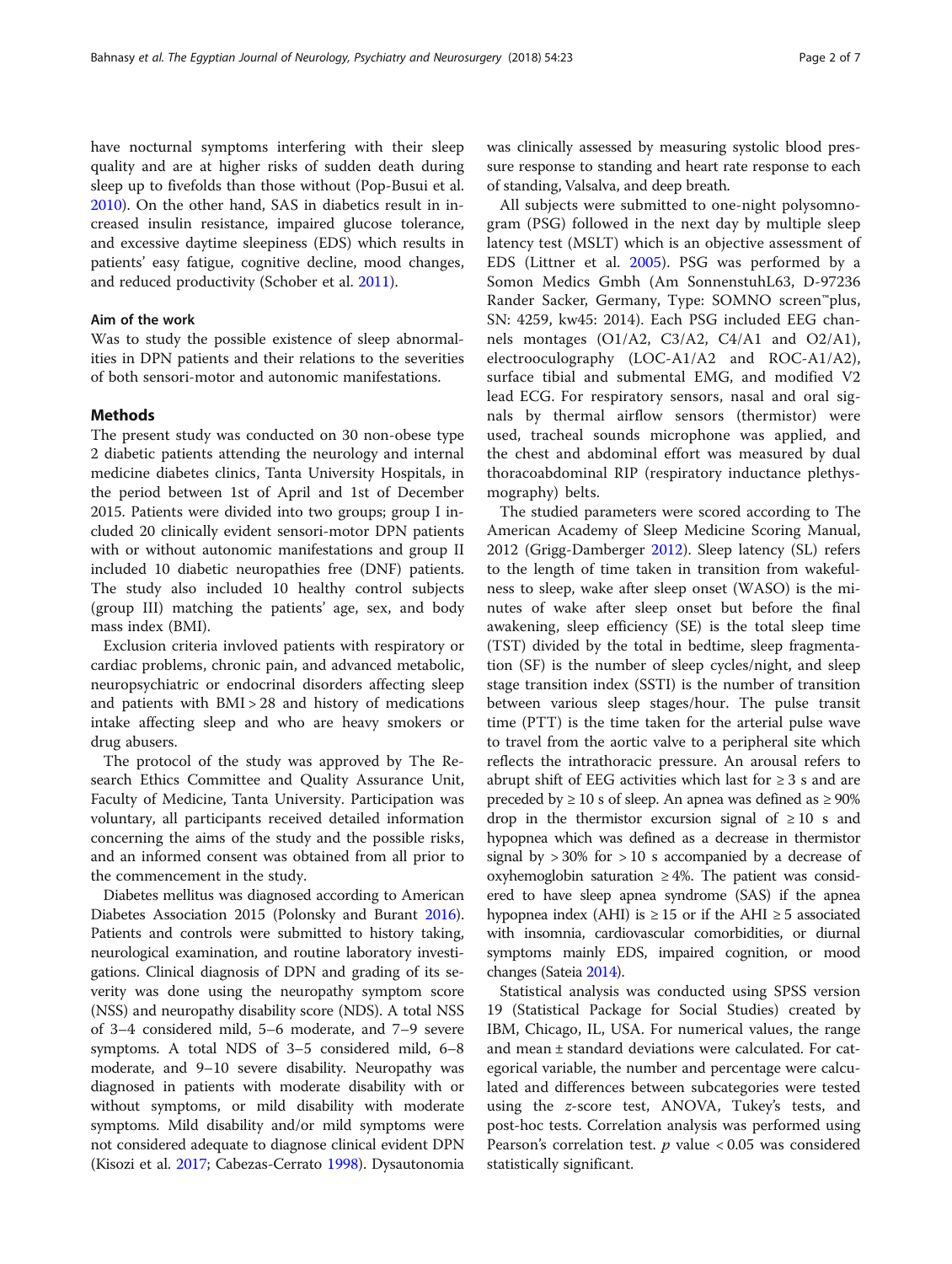#### Results

The study included 20 DPN patients, with mean ages  $48.25 \pm 7.7$  years, mean BMI  $25.7 \pm 1.97$  kg/m<sup>2</sup>, 12 females (60%) and 8 males (40%). Groups II and III were selected to be age, sex and BMI matched with DPN group. Diabetes duration (years) and glycated hemoglobin % were significantly higher in DPN group than DNF group with p value =  $0.0003$  and <  $0.0001$  respectively (Table 1). Diabetes treatment regimens in DPN patients were changeable and cannot be correlated with sleep changes, and at the time of research, 10 patients were on different types of oral hypoglycemic drugs, 4 on insulin, and 6 on combination therapy.

History and examinations of DPN group revealed 9 patients (45%) had slippering of slippers, 8 patients (40%) had postural dizziness, and 11 patients (55%) had urinary symptoms. Five male patients (25%) had erectile dysfunctions, 1 patient (5%) had history of diabetic ophthalmoplegia, 4 patients (20%) had gustatory sweating, 5 patients (25%) had peripheral limb ischemia, and 7 patients (35%) had gastrointestinal symptoms mainly bloating, gastric distension, and constipation alternating with diarrhea.

Neuropathy symptom score among DPN group was  $7.1 \pm 1.48$  compared to  $2 \pm 1.05$  and  $1.6 \pm 0.69$  in DNF and control groups respectively with  $p < 0.0001$ . Moreover, NDS in DPN group were  $8.05 \pm 1.5$  compared to  $2.1 \pm 0.99$  and  $1.5 \pm 0.52$  in DNF and control groups respectively with  $p < 0.0001$  (Table 1).

Thirteen DPN patients (65%) had objective autonomic manifestation in one of the included examinations. The study showed that, postural systolic hypotension, postural tachycardia, abnormal heart rate response to deep breath were significantly higher in DPN group compared to DNF and control groups. Heart rate response to Valsalva showed non-significant difference between the three studied groups (Table 1). The degree of dysautonomia was directly proportional with disease duration, HBA1c %, and severity of sensori-motor manifestations measured by each of NSS and NDS.

Regarding sleep architecture, 8 DPN patients (40%) had SAS which was significantly higher than each of DNF and control groups (10% in each). In the DPN group, 6 patients had obstructive sleep apnea (OSA) and 2 had mixed sleep apnea (MSA) while the SAS subjects in groups 2 and 3 were OSA only. In a parallel way, the AHI was significantly higher in group I than groups 2 and 3 with  $p$  value < 0.0001 (Table [2\)](#page-3-0).

The mean latencies of MSLT were significantly diminished in DPN group  $(9.2 \pm 4.03 \text{ min})$  compared to DNF and control groups  $(15.1 \pm 3.44$  and  $16.3 \pm 2.2$  in respectively) with  $p$  value < 0.0001. Sleep microstructure showed significant decrease in each of sleep latencies, sleep efficiencies, pulse transit time, lowest  $O_2$  saturations and REM% of total sleep time (TST) in DPN group compared to DNF and control groups. At the same time, DPN patients showed significant increase in sleep fragmentations, snore % of TST and desaturation, arousal, snore and periodic limb movement indices compared to DNF and control groups (Table [2](#page-3-0) and Fig. [1\)](#page-3-0).

The mean latencies of MSLT in DPN patients showed significant negative correlations with each of diabetes duration, HBA1c, NSS, NDS, postural systolic hypotension, and postural tachycardia. On the other hand, the severity of sleep apnea measured by AHI in DPN patients showed significant positive correlations with each of disease duration, HBA1c, NSS, NDS, postural systolic hypotension, and postural tachycardia (Table [3,](#page-4-0) Fig. [2\)](#page-4-0).

#### **Discussion**

Sleep apnea syndrome is a disorder in which the airflow suddenly stops or diminishes by > 50% during sleep leading to frequent nocturnal hypoxia and arousals which significantly impairs the sleep quantity and/or quality with consequent deleterious daytime effects including EDS, resistant hypertension, and ischemic heart diseases

Table 1 Glycated hemoglobin, neuropathy symptom and disability scores, and autonomic nervous system assessment among diabetic neuropathy patients (group I), diabetic patients without neuropathy (group II) and healthy control (group III)

|                      | Group I      |                 | Group II    |                 | Group III   |                 | <b>ANOVA</b> |             |
|----------------------|--------------|-----------------|-------------|-----------------|-------------|-----------------|--------------|-------------|
|                      | Range        | Mean $\pm$ SD   | Range       | $Mean \pm SD$   | Range       | Mean $\pm$ SD   | f value      | $p$ value   |
| HBA1c (%)            | $6.7 - 11.5$ | $8.33 \pm 1.48$ | $6.8 - 8.5$ | $7.57 + 0.53$   | $5.5 - 6.3$ | $5.90 \pm 0.26$ | 16.18        | $< 0.0001*$ |
| <b>NSS</b>           | $5 - 9$      | $7.1 \pm 1.48$  | $ -4$       | $2 + 1.05$      | 1-3         | $1.6 \pm 0.69$  | 92.73        | $< 0.0001*$ |
| <b>NDS</b>           | $6 - 10$     | $8.05 + 1.5$    | $-4$        | $2.1 + 0.99$    | $1 - 2$     | $1.5 \pm 0.52$  | 133.6        | $< 0.0001*$ |
| PSH                  | $10 - 40$    | $23.3 + 11.2$   | $5 - 13$    | $8.8 + 2.48$    | $5 - 10$    | $6.7 + 1.49$    | 18.46        | $< 0.0001*$ |
| Postural tachycardia | $13 - 39$    | $23.8 \pm 8.03$ | $13 - 26$   | $14.3 \pm 4.5$  | $11 - 21$   | $15.3 \pm 2.98$ | 6.31         | $0.0044*$   |
| <b>HRDB</b>          | $5 - 16$     | $10.7 \pm 3.4$  | $9 - 18$    | $13.1 \pm 2.76$ | $9 - 18$    | $13.9 + 2.88$   | 4.08         | $0.025*$    |
| <b>HRV</b>           | $1.1 - 1.3$  | $1.25 + 0.06$   | $1.3 - 1.4$ | $1.29 + 0.04$   | $1.2 - 1.4$ | $.29 + 0.04$    | 3.40         | 0.51        |

HRDB heart rate response to deep breath, HRV heart rate response to Valsalva, NDS neuropathy disability score, NSS neuropathy symptom score, PSH postural systolic hypotension

\*Significant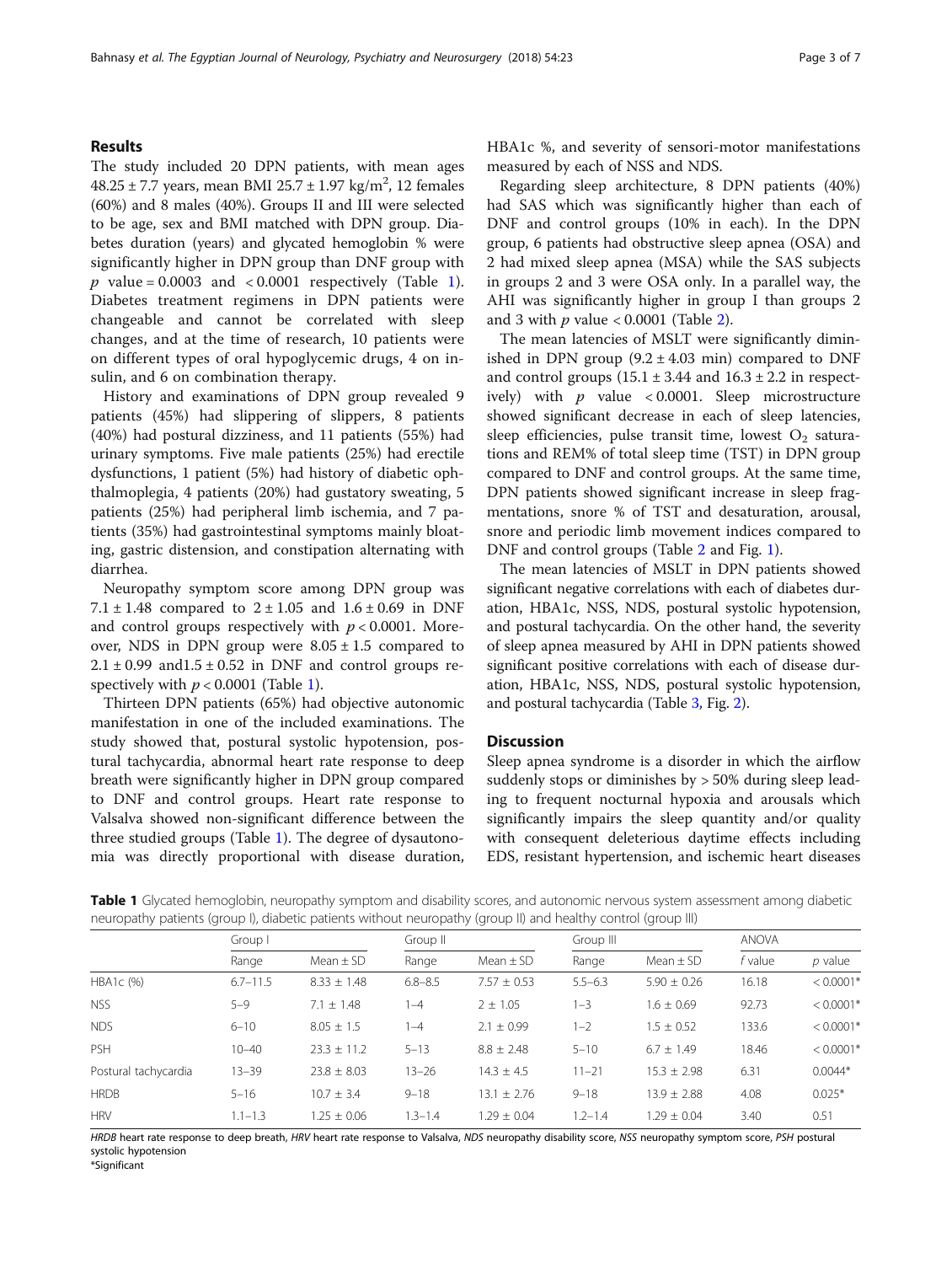MSLT multiple sleep latency test, PLMs periodic limb movements, REM rapid eye movement, TST total sleep time \*Significant

due to sympathetic overdrive, increased accidents due to decreased attention, cognitive decline, and mood changes (Aurora and Punjabi [2013](#page-5-0)). Sleep disordered breathing is a common yet under-researched diabetic neuropathy complication with consequent decreased patients' productivity, increased insulin resistance, and impaired glycemic control (Nannapaneni et al. [2013\)](#page-5-0).

This study showed marked increase in the incidence of sleep disordered breathing in DPN patients (40%) than diabetic patients without neuropathy and healthy control subjects. These results are in accordance with the work of Moon and her colleague (Moon et al. [2015\)](#page-5-0) who found SAS in 50% of their DPN studied patients and attributed this high incidence to impaired bulbar function, reduced pharyngeal tone, diaphragmatic weakness, and even a central component due to impaired chemoreceptors functions. The relatively higher incidence than the

present study may be attributed to higher BMI and ages among their studied patients. The last clarification of reduced chemoreceptors functions may be an explanation of the 2 DPN patients who showed mixed obstructive and central sleep apnea in this study.

On the other hand, Meng and his colleagues (Meng et al. [2016\)](#page-5-0) found no relation between the existence of neuropathy in diabetic patients and the presence of sleep complaints. This different result may be explained by their dependence on a subjective sleep quality questionnaire (difficulty falling asleep, early final awakening, short or long sleep) without the use of objective PSG and MSLT. From this difference, we can conclude that many DPN patients may not be aware of their disordered sleep breathing which may only cause frequent micro-arousals not sufficient to awaken the patient. These micro-arousals may not affect the total sleep time



<span id="page-3-0"></span>Table 2 Sleep parameters among diabetic neuropathy patients (group I), diabetic patients without neuropathy (group II) and healthy control (group III)

|                                    | Group I      |                  | Group II     |                  | Group III    |                  | <b>ANOVA</b> |             |
|------------------------------------|--------------|------------------|--------------|------------------|--------------|------------------|--------------|-------------|
|                                    | Range        | Mean $\pm$ SD    | Range        | $Mean \pm SD$    | Range        | Mean $\pm$ SD    | f value      | $p$ value   |
| Mean latency MSLT (min)            | $4 - 17$     | $9.2 \pm 4.03$   | $10 - 18$    | $15.1 \pm 3.44$  | $12 - 19$    | $16.30 \pm 2.21$ | 17.27        | $< 0.0001*$ |
| Sleep period time (hours)          | $5.2 - 8.7$  | $6.79 \pm 1.06$  | $5.3 - 8.6$  | $6.79 \pm 1.03$  | $5.2 - 8.7$  | $6.78 \pm 1.09$  | 0.00066      | 0.999       |
| Total sleep time (hours)           | $4.8 - 8.5$  | $6.29 \pm 1.07$  | $5. -8.4$    | $6.70 \pm 1.04$  | $5.2 - 8.5$  | $6.68 \pm 1.05$  | 0.692        | 0.5068      |
| Sleep latency (min)                | $4 - 7$      | $8.45 \pm 4.04$  | $7 - 35$     | $24.70 \pm 9.38$ | $8 - 35$     | $26.3 \pm 8.82$  | 29.96        | $< 0.0001*$ |
| Sleep efficiency (%)               | 49-85        | $63.3 \pm 11.78$ | $73 - 88$    | $80.6 \pm 4.27$  | $77 - 94$    | $85.8 \pm 6.14$  | 24.11        | $< 0.0001*$ |
| Sleep fragmentation (cycles/night) | $7 - 43$     | $18.35 \pm 9.06$ | $6 - 15$     | $9.4 \pm 2.71$   | $6 - 11$     | $8.2 \pm 1.54$   | 10.30        | $0.0003*$   |
| Apnea Hypopnea Index (/hour)       | $3.1 - 83.3$ | $31.32 \pm 16.4$ | $1.2 - 22.1$ | $6.57 \pm 7.01$  | $1.6 - 19.2$ | $5.97 \pm 6.14$  | 16.199       | $< 0.0001*$ |
| Pulse Transit Time (msec)          | $121 - 245$  | $184 \pm 23.2$   | 154-276      | $232 \pm 12.3$   | 178-281      | $241 \pm 13.2$   | 13.6         | $< 0.0001*$ |
| Desaturation index (/hour)         | $3 - 32$     | $14.9 \pm 9.7$   | $2 - 8$      | $3.8 \pm 1.87$   | $2 - 7$      | $3.7 \pm 1.6$    | 12.55        | $< 0.0001*$ |
| Lowest $O2$ saturation (%)         | $71 - 95$    | $85.15 \pm 3.78$ | $87 - 94$    | $90.9 \pm 2.55$  | $87 - 95$    | $92.5 \pm 2.50$  | 6.522        | $0.0023*$   |
| REM latency (min)                  | $64 - 105$   | $84.7 \pm 12.38$ | $63 - 102$   | $85.4 \pm 11.82$ | $65 - 104$   | $85.70 \pm 12$   | 0.0259       | 0.974       |
| REM % of TST                       | $8 - 21$     | $14 \pm 4.30$    | $18 - 25$    | $21.8 \pm 2.04$  | $18 - 27$    | $21.1 \pm 2.02$  | 24.10        | $< 0.0001*$ |
| Arousal index (/hour)              | $6 - 35$     | $13.8 \pm 7.39$  | $3 - 14$     | $6.5 \pm 3.02$   | $3 - 11$     | $5.5 \pm 2.63$   | 9.585        | $0.0004*$   |
| Snore index (/hour)                | $23 - 632$   | $259.3 \pm 174$  | $10 - 67$    | $29.9 \pm 19.8$  | $9 - 47$     | $17 \pm 11.2$    | 17.76        | $< 0.0001*$ |
| Snore % TST                        | $4 - 52$     | $23.4 \pm 14.27$ | $3 - 13$     | $6.1 \pm 3.07$   | $2 - 10$     | $4.6 \pm 3.27$   | 14.93        | $< 0.0001*$ |
| PLMs index (/hour)                 | $17 - 91$    | $50.3 \pm 22.6$  | $5 - 27$     | $14.4 \pm 6.73$  | $4 - 18$     | $9.9 \pm 6.66$   | 27.60        | $< 0.0001*$ |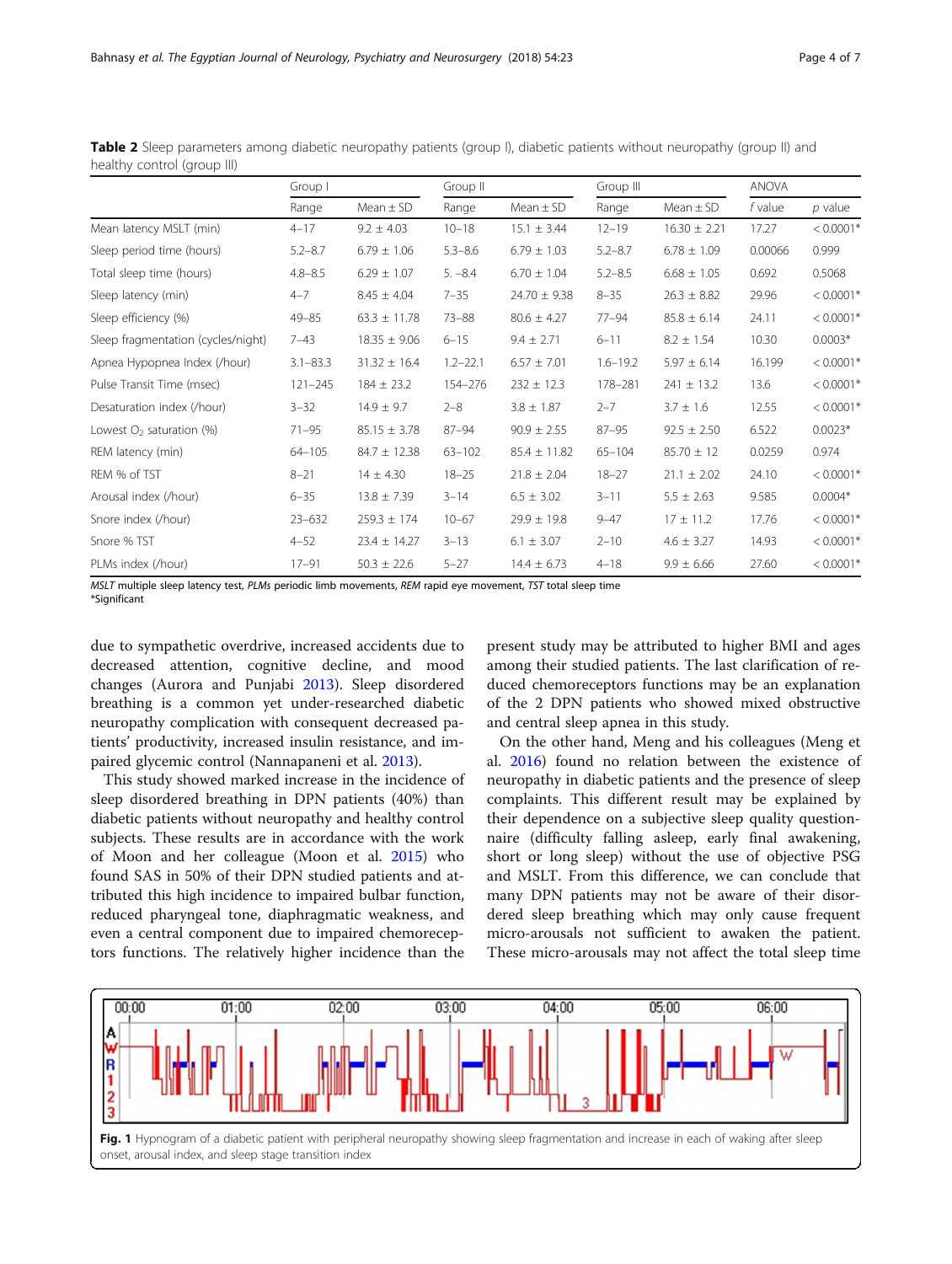|                               | <b>MSLT</b> |             | Apnea hypopnea index |             |
|-------------------------------|-------------|-------------|----------------------|-------------|
|                               |             |             |                      |             |
| Disease duration              | $-0.561$    | $0.0018*$   | $+0.703$             | $0.0005*$   |
| HBA1C (%)                     | $-0.663$    | $0.0014*$   | $+0.868$             | $< 0.0001*$ |
| Neuropathy symptom score      | $-0.812$    | $< 0.0001*$ | $+0.428$             | $< 0.0001*$ |
| Neuropathy disability score   | $-0.669$    | $0.0012*$   | $+0.806$             | $< 0.0001*$ |
| Postural systolic hypotension | $-0.796$    | $< 0.0001*$ | $+0.843$             | $< 0.0001*$ |
| Postural tachycardia          | $-0.474$    | 0.0344      | $+0.843$             | $< 0.0001*$ |
|                               |             |             |                      |             |

<span id="page-4-0"></span>Table 3 Correlations of the multiple sleep latencies and apnea hypopnea indices with other variables in diabetic peripheral neuropathy patients

MSLT Multiple sleep latency test

\*Significant

but disturb the sleep quality with its diurnal consequences in the form of EDS, cognitive impairment, and mood changes.

The present study had elucidated that most of sleep disordered breathing in DPN was OSA which was evidenced by the high respiratory effort and the significant diminution in pulse transit time during the apnea period. These results agree with that of Nagayoshi and his colleagues (Nagayoshi et al. [2016\)](#page-5-0) and Rasche and colleague (Rasche et al. [2010](#page-6-0)) who found that OSA is the predominant sleep respiratory disturbance in their studied DPN patients than healthy control subjects, but the incidence of SAS was lower in their works (25% of DPN patients). This difference might be due to the younger ages, shorter disease durations and lower BMI in their included patients which significantly influence the rate of SAS irrespective to the existence of DPN.

The present study declared that, PSG abnormalities are not only higher among DPN patients but also proportional with the severity of sensori-motor manifestations as measured by the NSS and NDS. These data are in accordance with that of Tahrani and his colleagues (Tahrani et al. [2012\)](#page-6-0) and Oleinikov and Sergatskaya (Oleinikov and Sergatskaya [2012](#page-6-0)). At the same time, they concluded that tight diabetic control cannot be achieved without correction of the OSA by CPAP (continuous positive airway pressure ventilation).

The present study showed that most of DPN patients with sleep disordered breathing had clinical manifestations of dysautonomia either in their complaints (postural dizziness, urinary symptoms, erectile dysfunctions, gustatory sweating, and gastrointestinal symptoms) and/ or in examinations (postural systolic hypotension, postural tachycardia, and abnormal heart rate response to deep breath). These results are keeping with each of Dimitropoulos and his colleagues (Dimitropoulos et al. [2014](#page-5-0)) and Rasche and his colleagues (Rasche et al. [2013](#page-6-0)) who found a high rate of OSA among DPN patients who had dysautonomia especially that affecting the cardiac parasympathetic and/or sympathetic supply.

At the same time, PSG studying of DPN patients revealed marked impairment of their sleep architecture beyond the sleep apnea in the form of decreased mean latencies of MSLT and sleep efficiencies with markedly increased sleep fragmentations, snore, and periodic limb movements' indices which may result in impaired sleep quality beyond the diminished sleep time caused by increased walking after sleep onset and repeated arousals. These results were in accordance with that of Cerón and his colleagues (Cerón et al. [2015\)](#page-5-0) and Reutrakul and

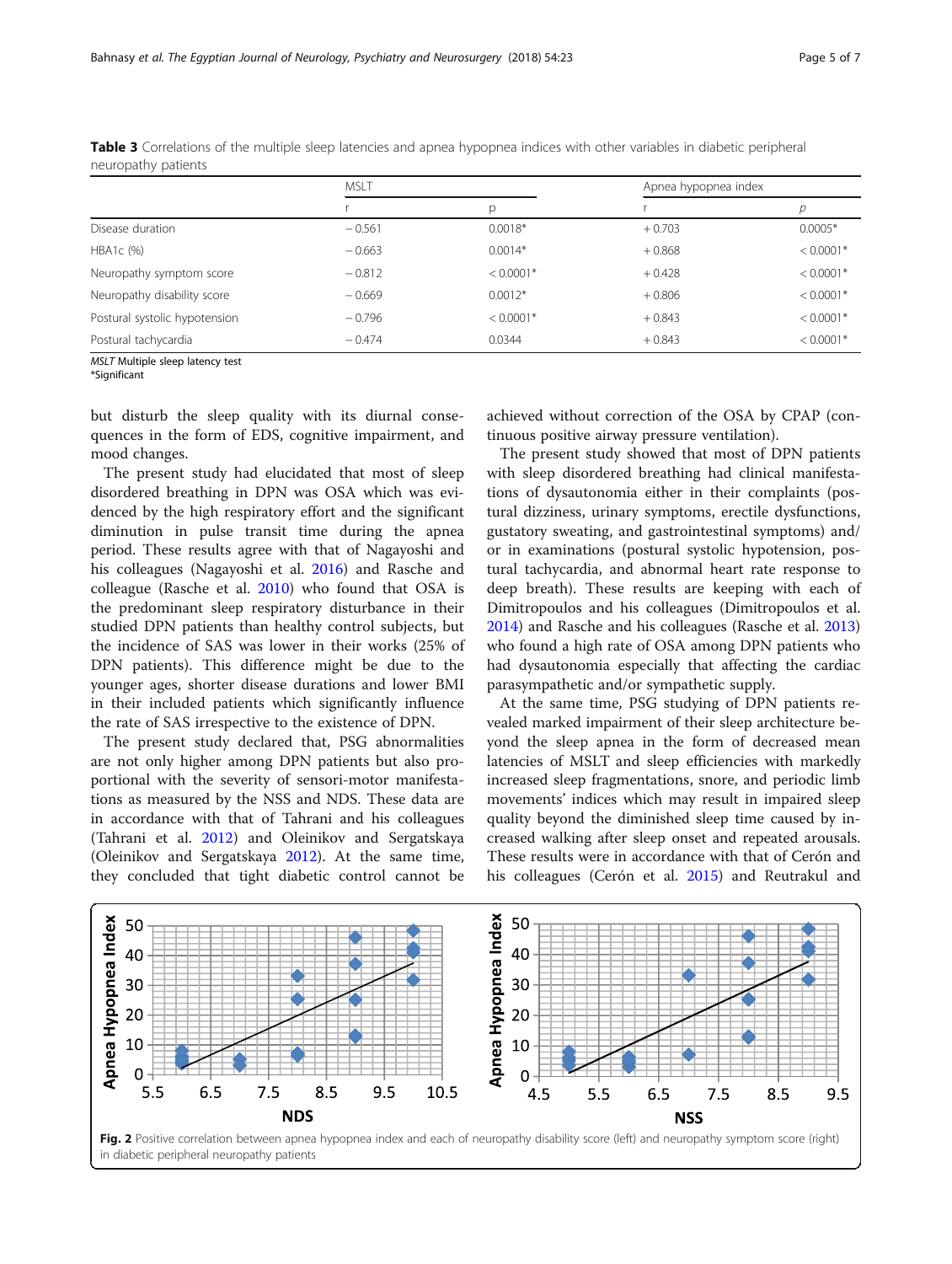<span id="page-5-0"></span>Mokhlesi (Reutrakul and Mokhlesi [2017](#page-6-0)) who found a bi-directional relationship between DPN and sleep architecture. The decreased sleep efficiency and the increased sleep fragmentation beside the SAS causes activation of the hypothlamo-pituitary-adrenal axis leading to increased sympathetic overactivity, oxidative stress, and increased systemic inflammation which in turn result in metabolic dysfunction and higher insulin resistance.

## Conclusions

Type 2 diabetic patients complicated by peripheral neuropathy are at increased risk of developing sleep disturbances mainly obstructive sleep apnea, decreased sleep efficiency, sleep fragmentation, and frequent nocturnal hypoxia. These sleep abnormalities significantly disturb patient's diurnal activities leading to excessive daytime sleepiness, decreased productivity, impaired cognition, mood disturbances, higher rate of accidents, increased insulin resistance, and poor glycemic control. So, early diagnosis and management of sleep disturbances in DPN patients is very important for holistic patient's management, to increase his productivity, reduce the rate of his diabetic complications, and improve his quality of life.

#### Abbreviations

AHI: Apnea hypopnea index; DAN: Diabetic autonomic neuropathy; DM: Diabetes mellitus; DNF: Diabetic neuropathies free; DPN: Diabetic peripheral neuropathy; EDS: Excessive daytime sleepiness; MSA: Mixed sleep apnea; MSLT: Multiple sleep latency test; NDS: Neuropathy disability score; NSS: Neuropathy symptom score; OSA: Obstructive sleep apnea; PSG: Polysomnogram; REM: Rapid eye movement; SAS: Sleep apnea syndromes; TST: Total sleep time

#### Acknowledgements

We would like to thank the team of the Neuropsychiatry and Chest Departments, Faculty of Medicine, Tanta University, for their help in case selection and polysomnogram processing.

#### Consent of publication

All participants had signed an informed consent to participate and for the data to be published.

#### Availability of data and materials

The datasets used and/or analyzed during the current study are available from the corresponding author on reasonable request and could be publicly available.

#### Authors' contributions

WSB participated in the study idea, design, patients' collection, raw data recording and statistical analysis, PSG and MSLT interpretation, references collection, and manuscript writing and revision. YAEH participated in the study design, patients' collection, data and statistical analysis, and manuscript writing and revision. EASE participated in patients' collection, statistical analysis, and manuscript writing and revision. NAAL participated in patients' evaluation and assessment (clinical neuropathy and autonomic nervous system assessment) and references and data collection. ISEI participated in patients' and control chest evaluation, study design, MSLT and PSG interpretation, and manuscript revision. All authors read and approved the final manuscript.

#### Ethics approval and consent to participate

The manuscript was approved by The Research Ethics Committee and Quality Assurance Unit, Faculty of Medicine, Tanta University. - The URL: <http://tqac.tanta.edu.eg/new-tqac/>

#### <http://QualityAssuranceUnit@hotmail.com>

- Approval Code: 30600/11/15
- Name of the PI: Wafik Said Kamel ElBahnasy.
- Name of the department: Neuropsychiatry.
- Type of the research: promotion research.
- Date of approval: November 2015.

- The protocol of the study was approved by The Research Ethics Committee and Quality Assurance Unit, Faculty of Medicine, Tanta University. Participation was voluntary, all participants received detailed information concerning the aims of the study and the possible risks, and an informed consent was obtained from all prior to the commencement in the study.

#### Competing interests

The authors declare that they have no competing interests.

#### Publisher's Note

Springer Nature remains neutral with regard to jurisdictional claims in published maps and institutional affiliations.

#### Author details

<sup>1</sup>Department of Neuropsychiatry, Tanta University, Tanta 31527, Egypt 2 Department of Chest Diseases, Tanta University, Tanta 31527, Egypt. <sup>3</sup>Department of Neuropsychiatry, Faculty of Medicine, Tanta University, Tanta 31511, Egypt.

#### Received: 4 October 2017 Accepted: 26 August 2018 Published online: 04 September 2018

#### References

- Aurora RN, Punjabi NM. Obstructive sleep apnoea and type 2 diabetes mellitus: a bidirectional association. Lancet Respir Med. 2013;1(4):329–38. [https://doi.org/](https://doi.org/10.1016/S2213-2600(13)70039-0) [10.1016/S2213-2600\(13\)70039-0.](https://doi.org/10.1016/S2213-2600(13)70039-0)
- Cabezas-Cerrato J. The prevalence of clinical diabetic polyneuropathy in Spain: a study in primary care and hospital clinic groups. Neuropathy Spanish Study Group of the Spanish Diabetes Society. Diabetologia. 1998;41(11):1263–9.
- Cerón EM, Mateos RC, García-Río F. Sleep apnea–hypopnea syndrome and type 2 diabetes. A reciprocal relationship. Arch Bronconeumol. 2015;51(3):128–39. <https://doi.org/10.1016/j.arbr.2014.12.007>.
- Dimitropoulos G, Tahrani AA, Stevens MJ. Cardiac autonomic neuropathy in patients with diabetes mellitus. World J Diabetes. 2014;5(1):17–39. [https://doi.](https://doi.org/10.4239/wjd.v5.i1.17) [org/10.4239/wjd.v5.i1.17](https://doi.org/10.4239/wjd.v5.i1.17).
- Feldman EL, Nave KA, Jensen TS, Bennett DLH. New Horizons in Diabetic Neuropathy: Mechanisms, Bioenergetics, and Pain. Neuron. 2017;93(6):1296–313. <https://doi.org/10.1016/j.neuron.2017.02.005>.
- Grigg-Damberger MM. The AASM Scoring Manual four years later. J Clin Sleep Med. 2012;8(3):323–32. <https://doi.org/10.5664/jcsm.1928>.
- Kisozi T, Mutebi E, Kisekka M, Lhatoo S, Sajatovic M, Kaddumukasa M, et al. Prevalence, severity and factors associated with peripheral neuropathy among newly diagnosed diabetic patients attending Mulago hospital: a cross-sectional study. Afr Health Sci. 2017;17(2):463–73. [https://doi.org/10.](https://doi.org/10.4314/ahs.v17i2.21) [4314/ahs.v17i2.21.](https://doi.org/10.4314/ahs.v17i2.21)
- Littner MR, Kushida C, Wise M, Davila DG, Morgenthaler T, Lee Chiong T, et al. Practice parameters for clinical use of the multiple sleep latency test and the maintenance of wakefulness test. Sleep. 2005;28(1):113–21.
- Martin CL, Albers JW, Pop-Busui R. Neuropathy and related findings in the diabetes control and complications trial/epidemiology of diabetes interventions and complications study. Diabetes Care. 2014;37:31–8. [https://](https://doi.org/10.2337/dc13-2114) [doi.org/10.2337/dc13-2114.](https://doi.org/10.2337/dc13-2114)
- Meng LL, Liu Y, Geng RN, Tang YZ, Li DQ. Association of diabetic vascular complications with poor sleep complaints. Diabetol Metab Syndr. 2016;8:80. <https://doi.org/10.1186/s13098-016-0195-8>.
- Moon K, Punjabi NM, Aurora RN. Obstructive sleep apnea and type 2 diabetes in older adults. Clin Geriatr Med. 2015;31:139–47. [https://doi.org/10.1016/j.cger.](https://doi.org/10.1016/j.cger.2014.08.023) [2014.08.023.](https://doi.org/10.1016/j.cger.2014.08.023)
- Nagayoshi M, Punjabi NM, Selvin E, Pankow JS, Shahar E, Iso H, et al. Obstructive sleep apnea and incident type 2 diabetes. Sleep Med. 2016;25:156–61. [https://doi.org/10.1016/j.sleep. 2016.05.009.](https://doi.org/10.1016/j.sleep. 2016.05.009)
- Nannapaneni S, Ramar K, Surani S. Effect of obstructive sleep apnea on type 2 diabetes mellitus: a comprehensive literature review. World J Diabetes. 2013; 4(6):238–44. <https://doi.org/10.4239/wjd.v4.i6.238>.